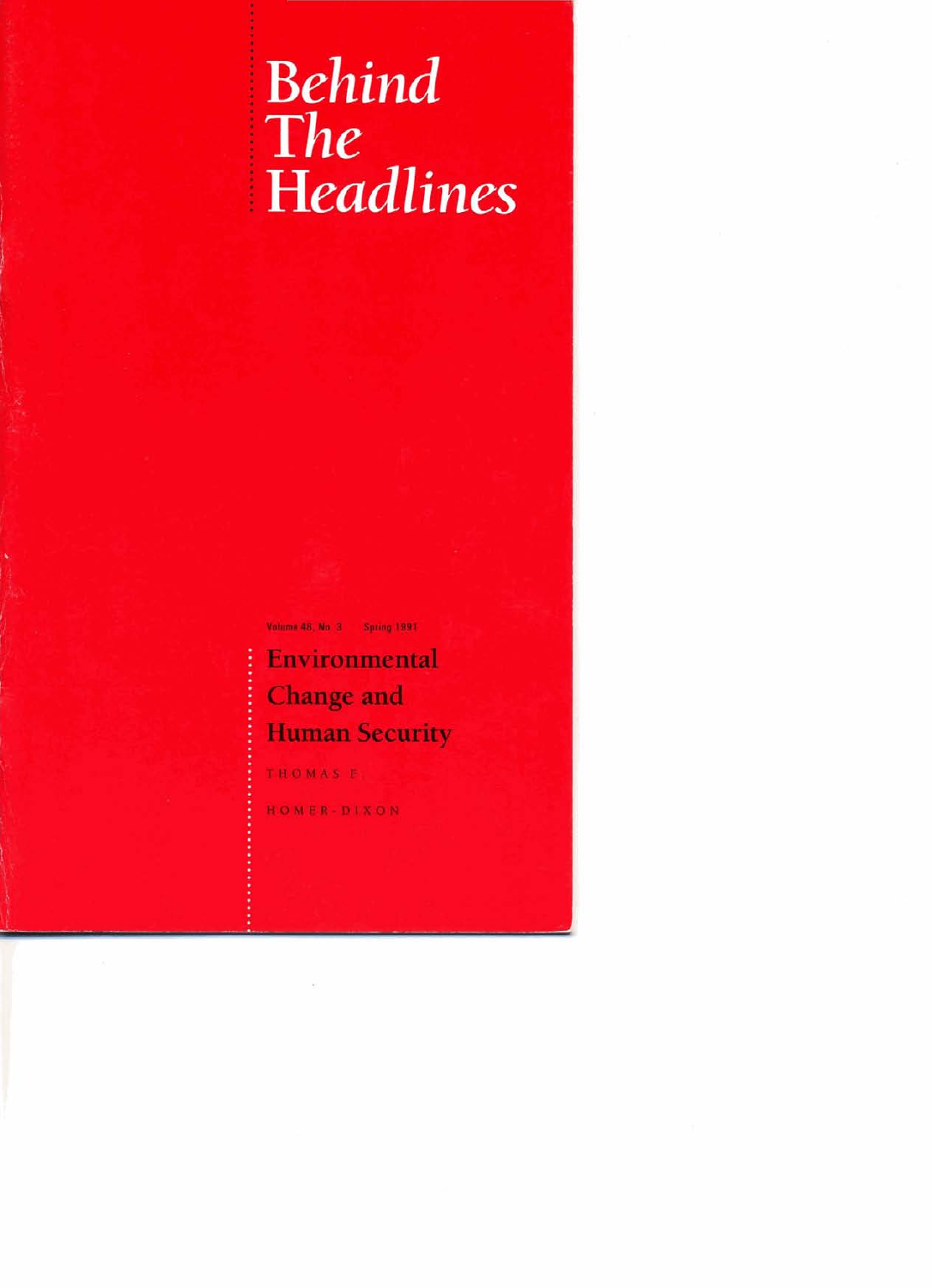### Behind The *Headlines*

Editor: David Stafford Associate Editor: Gayle Fraser

© Canadian Institute of International Affairs 1991 \$3.00 per single issue \$12.00 per year/\$10.00 for subscriptions placed direct (Canadian addresses add 7% GST)

Spring 1991

(Date of issue - March 1991) Second-class mail registration number 2578 ISSN 0005-7983

Contributions on topical issues in international affairs that will be of interest to members of the Canadian Institute of International

Affairs should be addressed to the Editor, CIIA, 15 King's College Circle, Toronto, Canada, Mss 2V9. Tel: 416-979-1851/Submissions, typed double spaced, with a minimum number of endnotes, must not exceed <sub>7</sub>,<sub>5</sub>00 words.

The mission of the Canadian Institute of International Affairs is to promote an understanding of international affairs by providing interested Canadians with a nonpartisan, nation-wide forum for informed discussion, analysis, and debate. The Institute as such is precluded by its constitution from expressing an official opinion on any aspect of world affairs. The views expressed in Behind the Headlines are therefore those of the authors alone.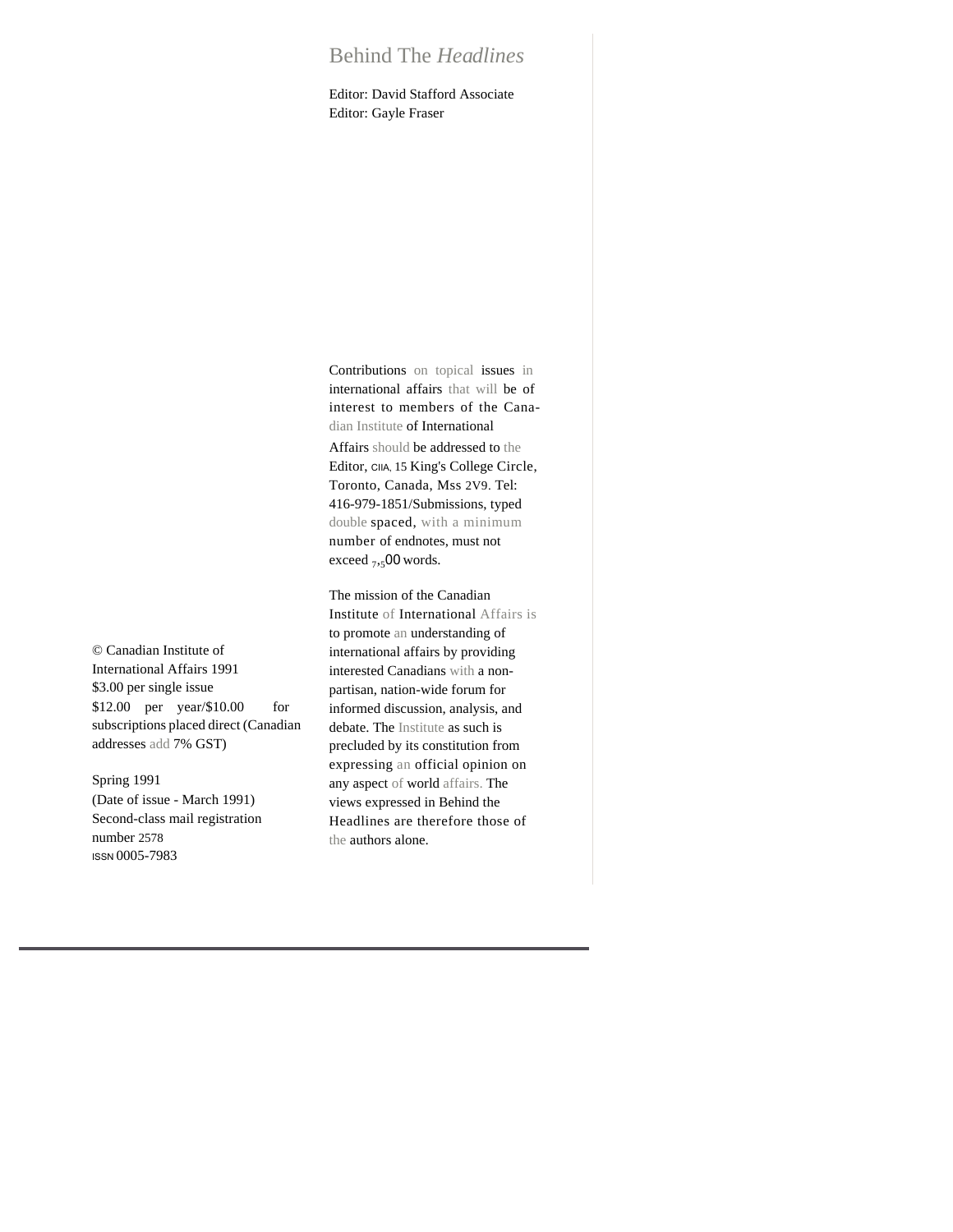Environmental Change and Human Security THOMAS F Homer-Dixon

As I write this article in late November 199o, I have no idea what the world will look like as you read it in the spring of  $1_{99}1$  or later. Will war envelop the Middle East? Will the Soviet Union survive the winter, or will it break apart under the pressure of economic collapse, food riots, and civil strife? How will Poland, Czechoslovakia, Romania, and other East European countries manage as their fuel supplies dwindle, economies stagger, and ancient nationalisms flare? Will South Africa pull back from the brink of intertribal fratricide and Afrikaner reaction? Is India on the verge of another round of fierce communal violence?

The current changes in our world are quick, unprecedented, and unpredictable. Long-established norms, principles, and procedures for international conduct are weakening, and new ones have yet to crystalize. A bipolar system of animosity between the superpowers, codified and institutionalized by two mighty military alliances and giving a certain degree of order to international affairs, has been left far behind by events in Europe. As I write, each day's developments can evoke optimism or pessimism: on the one hand, the United Nations has become the vehicle for singular international co-operation to oppose Iraq's invasion of Kuwait; on the other, the General Agreement on Tariffs and Trade may unravel because of a sharp dispute over agricultural subsidies. Humankind seems poised on a threshold: it must make a fateful choice between various co-operative or conflictual world orders, a choice that will shape international affairs for generations to come.

In today's shifting, unstructured world, it would be easy for events of the moment to consume our attention. But I want to focus here on deeper and perhaps more ominous trends. Over the next fifty years, we will almost certainly see a global population approaching nine billion; a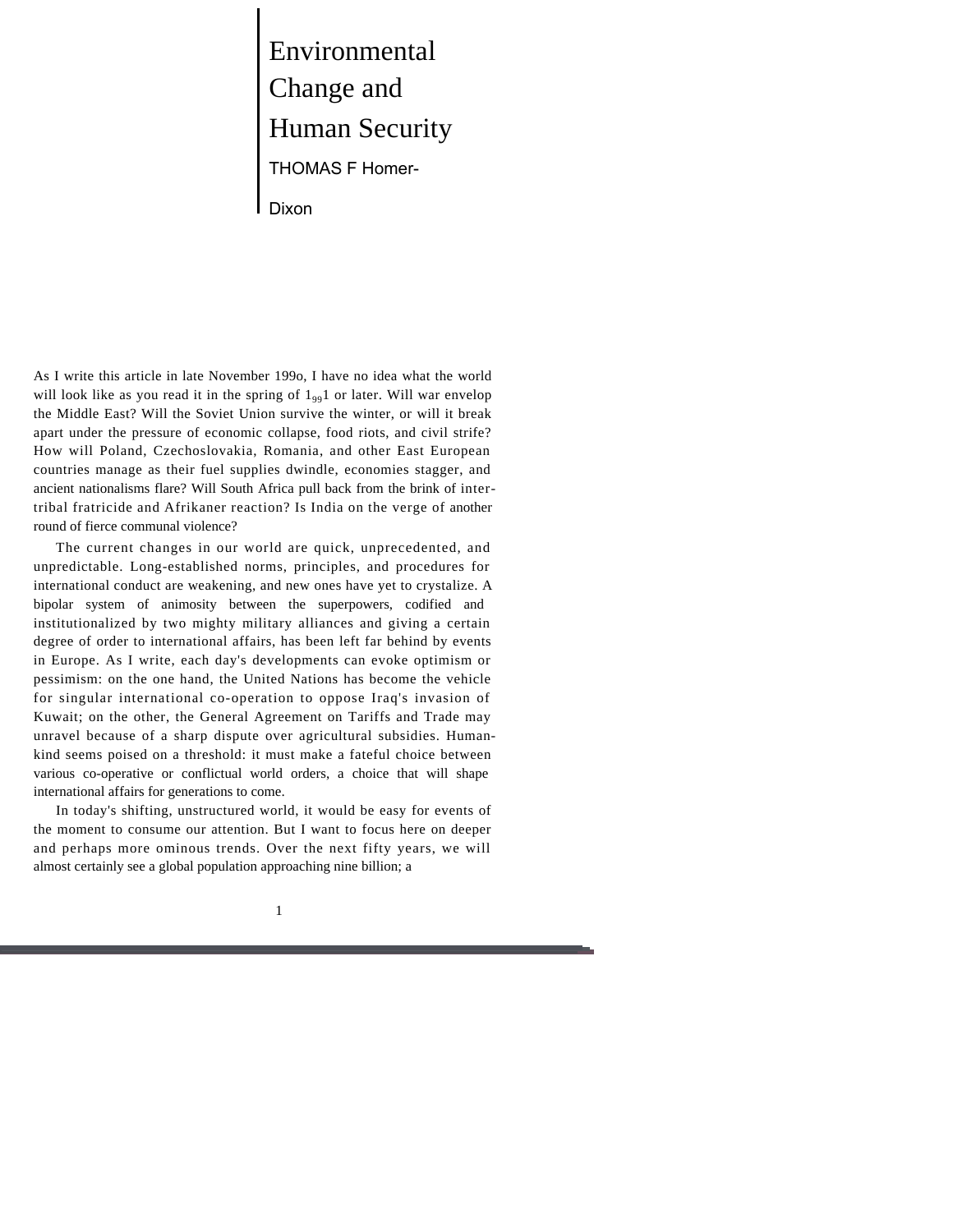decrease in rich, adequately irrigated agricultural land; the loss of much of the remaining virgin forests and the abundance of species they sustain; the widespread depletion and degradation of aquifers, rivers, and other water resources; and the decline of many fisheries. We may also see significant climate change and further ozone depletion. These trends may come to dominate all other factors affecting domestic and international security.

While the events of the moment are tremendously important, and we must bring reason and prudence to our choices about the new world order, we must not lose sight of these deeper trends in the relationship between humankind and its natural environment. In fact, we should use the extraordinary opportunity offered by the currently fluid international order to start redefining this relationship by changing existing institutions and building new ones.

What are the principal large-scale environmental changes that may confront us over the next decades? How might these changes affect domestic and international security? How are these changes related to other variables, including levels of technological development, population growth, and institutions and culture? Can our societies mitigate or adapt to these changes in order to prevent or lessen threats to human security?

First, I must define 'security.' With the waning of the immediate external threat to Western societies represented by the Soviet Union, and with increasing evidence within these societies of internal social and environmental decay, many commentators have argued that we should broaden the concept of 'security' to encompass a multitude of nonmilitary threats to national well-being – to health, prosperity, and general quality of life. In this spirit, over the last two years numerous meetings and conferences in North America have tried to clarify the links between environmental change and such a broadened concept of security. Invariably these meetings have been marked by unfocussed, disparate commentaries and very limited progress towards clarifying the links. As a result, a consensus is emerging that to link environmental change to a broad notion of security brings too many issues into the debate.

Instead, some experts seek to bound their research programmes by either jettisoning the concept of 'security' or giving it the more traditional meaning that emphasizes safety from violence and military threats. Here I choose the latter course and will discuss the relationship between environmental change and potentially violent conflict, both international and domestic.

Some experts have suggested that environmental change may shift the balance of power between states either regionally or globally, producing instabilities that could lead to war. Or, as global environmental damage widens the gap between North and South, poor nations may confront rich for a fairer share of the world's wealth. Severe conflict may also arise from frustration with states that impede agreement to protect the global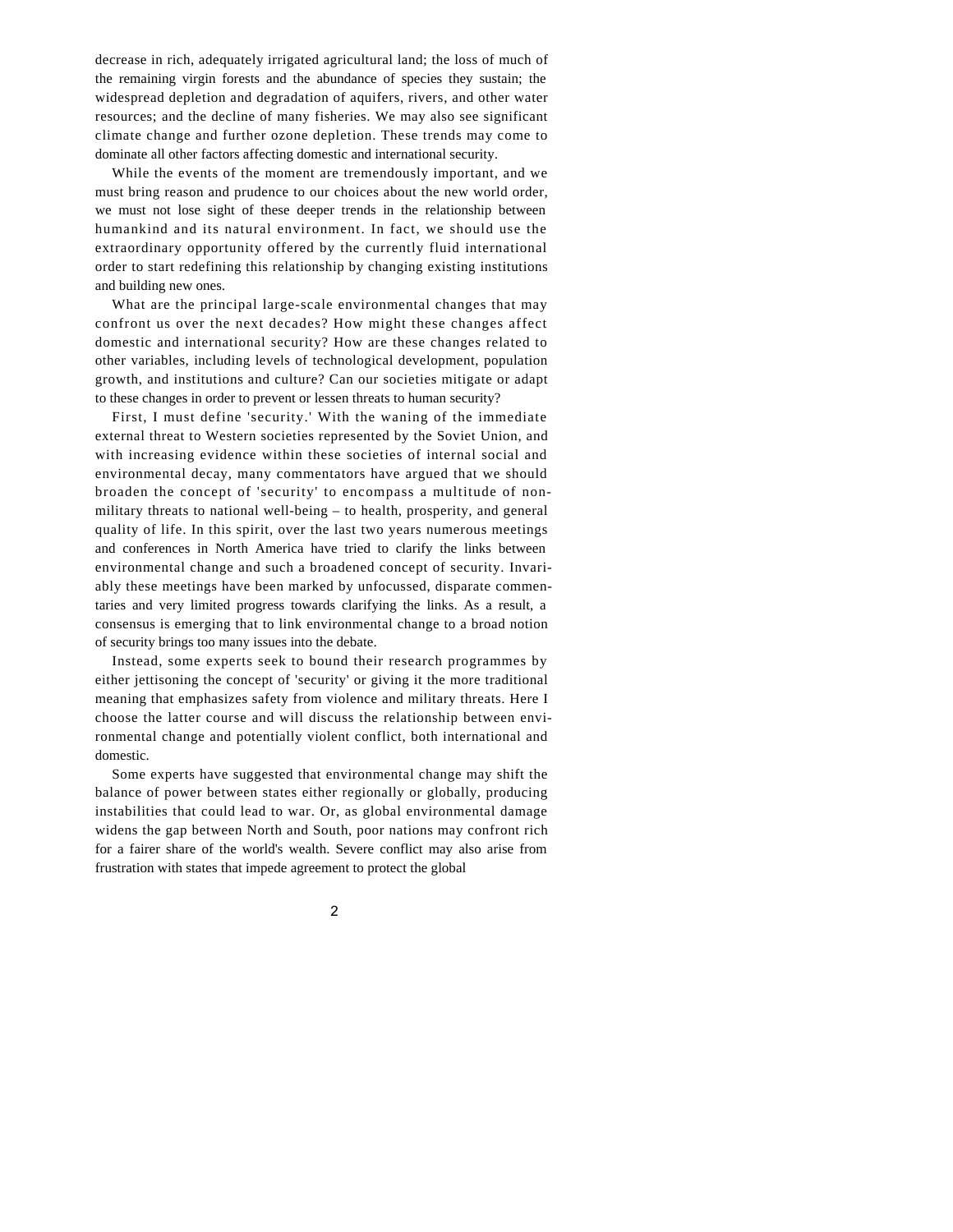commons. Warmer temperatures could lead to contention over new icefree sealanes in the Arctic and over more easily harvested resources in the Antarctic. Bulging populations and land stress may produce waves of environmental refugees, often spilling across borders with destabilizing effects on the recipient's domestic order and on international stability. Countries may fight among themselves because of dwindling supplies of water and the effects of upstream pollution. In developing countries, a sharp drop in food crop production could lead to internal strife along urban-rural and nomadic-sedentary cleavages. Moreover, if environmental degradation makes food supplies increasingly tight, exporters may be tempted to use food as a weapon. And the ultimate consequence of environmental change could be the gradual impoverishment of societies in both North and South, which could aggravate class and ethnic cleavages, undermine liberal regimes, and spawn insurgencies. In general, many scholars sense that environmental degradation will 'ratchet up' the level of stress within national and international society, increasing the likelihood of many different kinds of conflict and impeding the development of co-operative solutions.

#### **Some Major Environmental**  *Problems*

Before trying to identify the most plausible scenario, I should review briefly the nature of some of the major environmental problems facing humankind. The one receiving the most media attention is greenhouse warming. As is now widely understood, human activities release a number of gases (mainly carbon dioxide, chlorofluorocarbons, methane, and nitrous oxide) that impede the escape of infrared radiation (heat) from the surface of the earth to space. In the crudest terms we can say that (given a certain amount of incoming solar radiation) the more of these gases present in the atmosphere, the higher the mean temperature at the surface of the planet. In fact, if it were not for the greenhouse effect, the current average temperature of the planet would be about 33 degrees Celsius lower than it is now, and the earth would not be able to support most of the life currently present. However, the scientific story is much more complicated, because there are countless ill-understood positive and negative feedbacks that may accentuate or diminish human perturbations of the global heat balance. For instance, scientists are uncertain to what extent increased cloud cover caused by global warming will trap further heat (a positive feedback) or reflect sunlight (a negative feedback).

Over the last few years, though, a consensus has developed among the experts: assuming no major changes in the trend of human emission of greenhouse gases, we will likely see a global warming of 1°C by 2025 and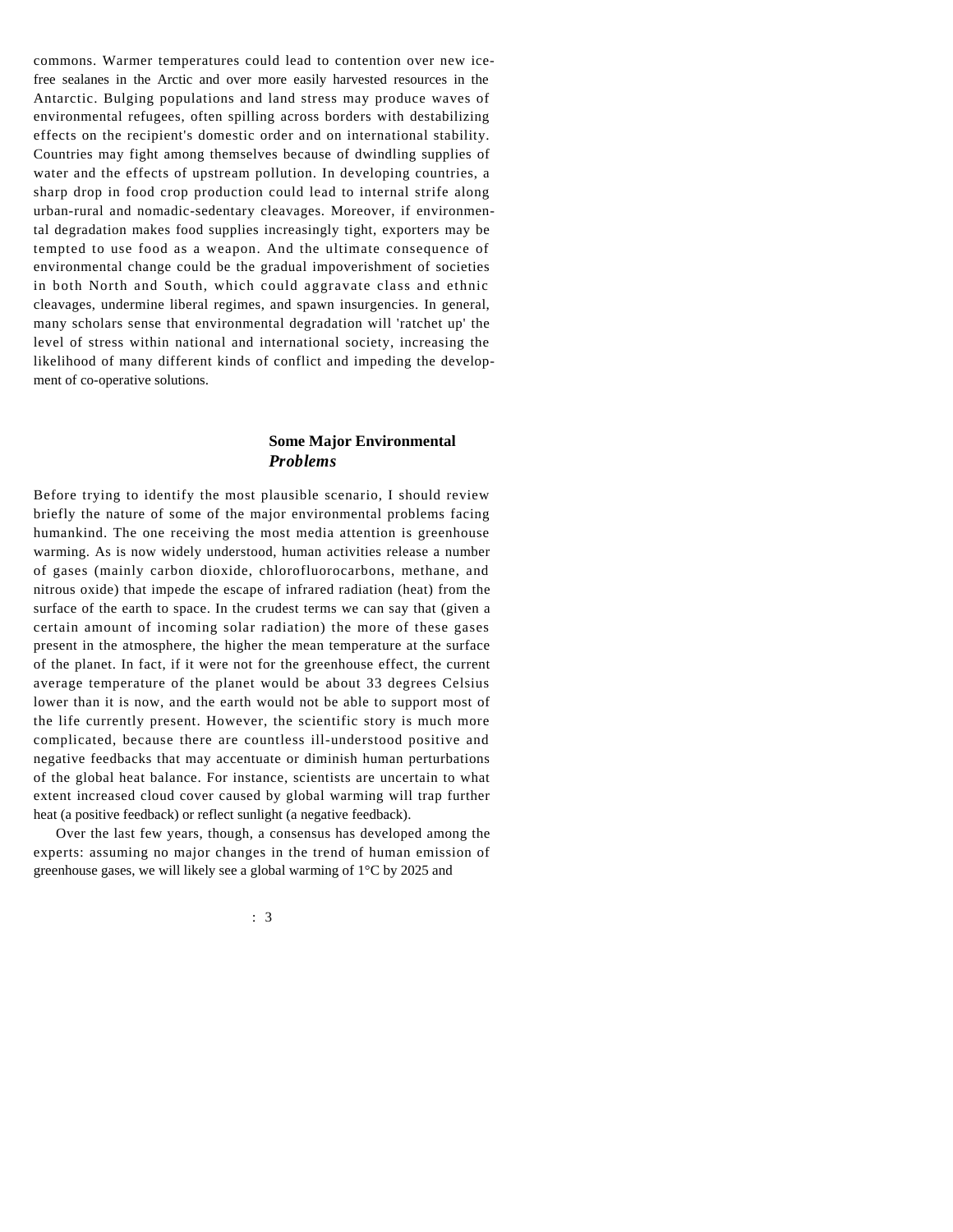$3^{\circ}$  by 2100. This may seem a small increase, but the earth has warmed only about 5° since the coldest period of the last ice age, some 18,000 years ago. Moreover, the predicted rate of increase during the next 100 years will be about  $0.3^\circ$  per decade – far faster than rates following the ice age.

At the moment, the three-dimensional computer models of the atmosphere used to predict global warming trends have insufficient resolution to foretell with confidence changes in precipitation patterns, storm frequency, and soil moisture for specific regions. However, we can say that temperature increases in high latitudes will be much greater than the mean, that sea levels will rise about 6 centimeters per decade (principally from thermal expansion of sea water), and that coastal areas will generally receive more precipitation while interiors of continents will become drier. For instance, by 2030 it is predicted that central North America will warm from z to  $_4$  degrees in winter and 2 to 3 degrees in summer and experience a 15 to 20 percent decrease in soil moisture. This, of course, could have a major effect on grain production in the United States and Canada.

In considering the social effects of environmental change, especially of climate change, we should be particularly aware of two general principles. First, the most important result of a change in the average value of a variable (temperature, pressure, or humidity) in an environmental system may be the change it induces in the probability of 'extreme' environmental events. Thus, while a 2 to  $3^{\circ}$ C mean global warming might not seem too significant for agricultural production, it may produce a large increase in the probability of crop-devastating droughts, floods, heat waves, and storms. Second, until recently environmental systems, in particular the earth's climate, were regarded as relatively resilient and stable in the face of human insults. But now many scientists believe their behaviour is often unpredictable because these systems have many non-linear relationships between the huge number of variables that describe them. Thus it may be much easier than we thought to push an environmental system from one equilibrium state to a very different one. In 198<sub>7</sub>, for example, geochemist Wallace Broecker reflected on recent polar ice-core and ocean-sediment data: 'What these records indicate is that Earth's climate does not respond to forcing in a smooth and gradual way. Rather, it responds in sharp jumps which involve large-scale reorganization of Earth's system. ..We must consider the possibility that the main responses of the system to our provocation of the atmosphere will come in jumps whose timing and magnitude are unpredictable.2

This brings us to a second problem: stratospheric ozone depletion. A dramatic example of such non-linear (or 'threshold') effects in complex environmental systems was the discovery of the Antarctic ozone hole in the mid-1980s. Until then scientific models of ozone depletion had, for the most part, assumed a rough linear relationship between chlorofluorocar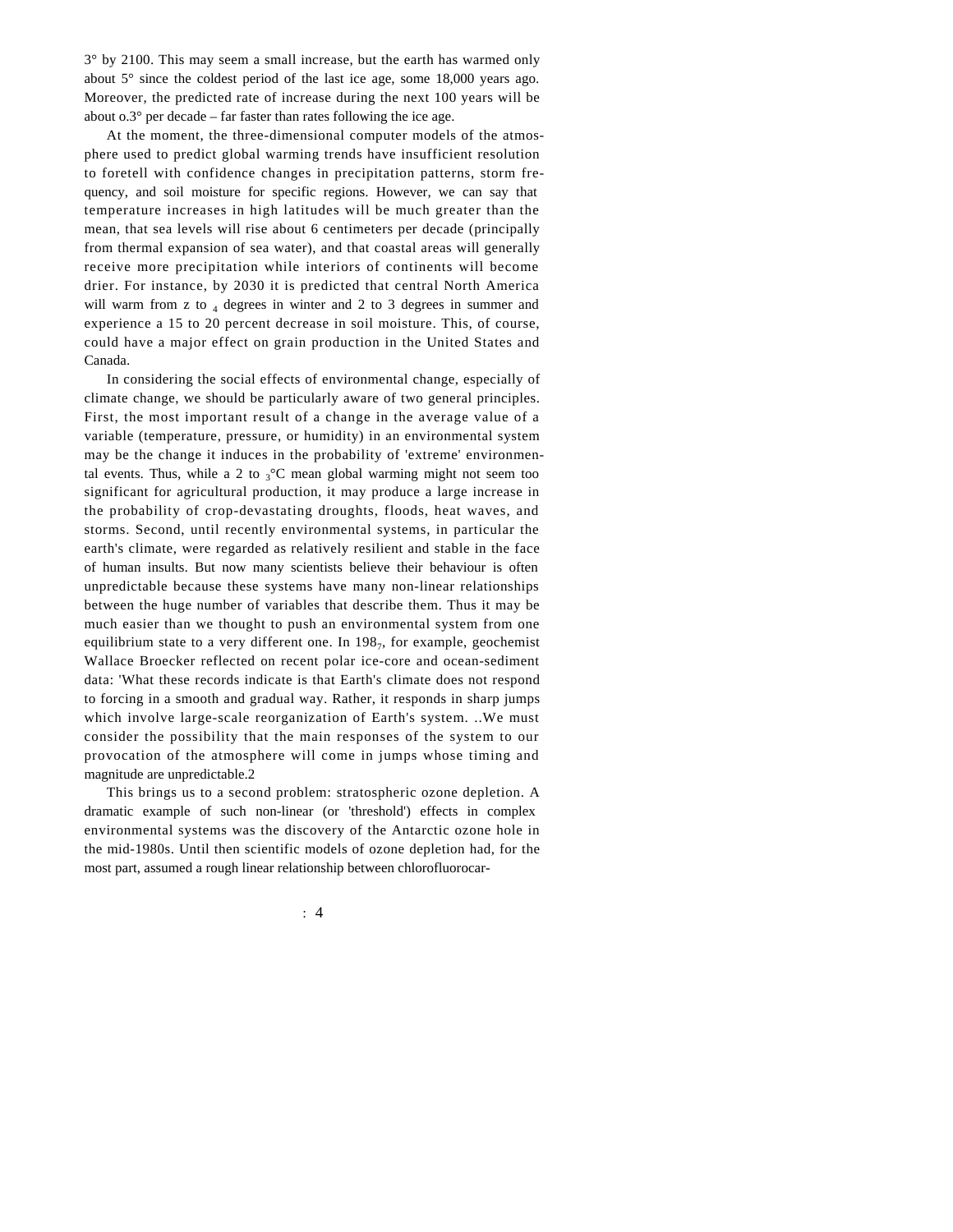bon (cFc) emissions and ozone depletion. Atmospheric scientists had not even remotely anticipated the ozone-destroying catalytic process that occurs on the surface of stratospheric ice crystals when certain temperature and light conditions interact with particular concentrations of water, nitrogen compounds, and CFCS. We now know that if conditions are right, this destruction can occur at lightning speed, stripping the ozone from multikilometre-thick layers of the stratosphere in a matter of clays. The Antarctic ozone hole was startling evidence of the instability of the environmental system in response to human inputs, of our capacity to affect significantly the ecosystem on a global scale, and our inability to predict exactly how the system will change.

The Antarctic hole contributes to the general depletion of ozone over a wide area of the southern hemisphere. Each southern spring, the hole forms inside a circular pattern of wind called the 'circumpolar vortex'; as summer approaches the vortex breaks up, and ozone-depleted air moves northward from Antarctica. Although Antarctica's pattern of chemical and atmospheric events is not exactly replicated over the Arctic, during the last three years scientists have found very disturbing evidence that rapid depletion may soon appear there too. While the polar situation is perhaps the most urgent, stratospheric ozone depletion is occurring around the planet as CFCS move into the upper atmosphere. In 1988, for example, the United States National Aeronautics and Space Administration found that up to 3 percent of the northern hemisphere's ozone layer had been lost in the last twenty years.

Humankind has already released immense quantities of CFCS into the atmosphere. It takes on average seven years for a CFC molecule to migrate to the upper stratosphere. Once there, sunlight breaks these molecules down, and the liberated chlorine catalyzes the destruction of ozone molecules for many years before precipitating back into the lower atmosphere. Thus, with the CFCS released to date, we have already committed ourselves to a dramatic thinning of the ozone layer over the coming decades. Experts estimate that a one percent decrease in stratospheric ozone produces about a 2 percent increase in the incidence of ultraviolet radiation on the surface of the earth, which in turn produces about a 3 to 4 percent increase in skin cancer rates. But that should perhaps be the least of our worries: the deleterious effects of increased UV radiation on crops, forests, ocean phytoplankton (at the bottom of the ocean foodchain), and human and livestock health may be severe. Research results on these effects are still preliminary.

While greenhouse warming and ozone depletion have caught the public's attention, certain terrestrial and aquatic environmental problems - deforestation, soil degradation, and depletion and degradation of water resources - deserve equal consideration. Such problems may, in fact, interact with and multiply the effects of atmospheric change; and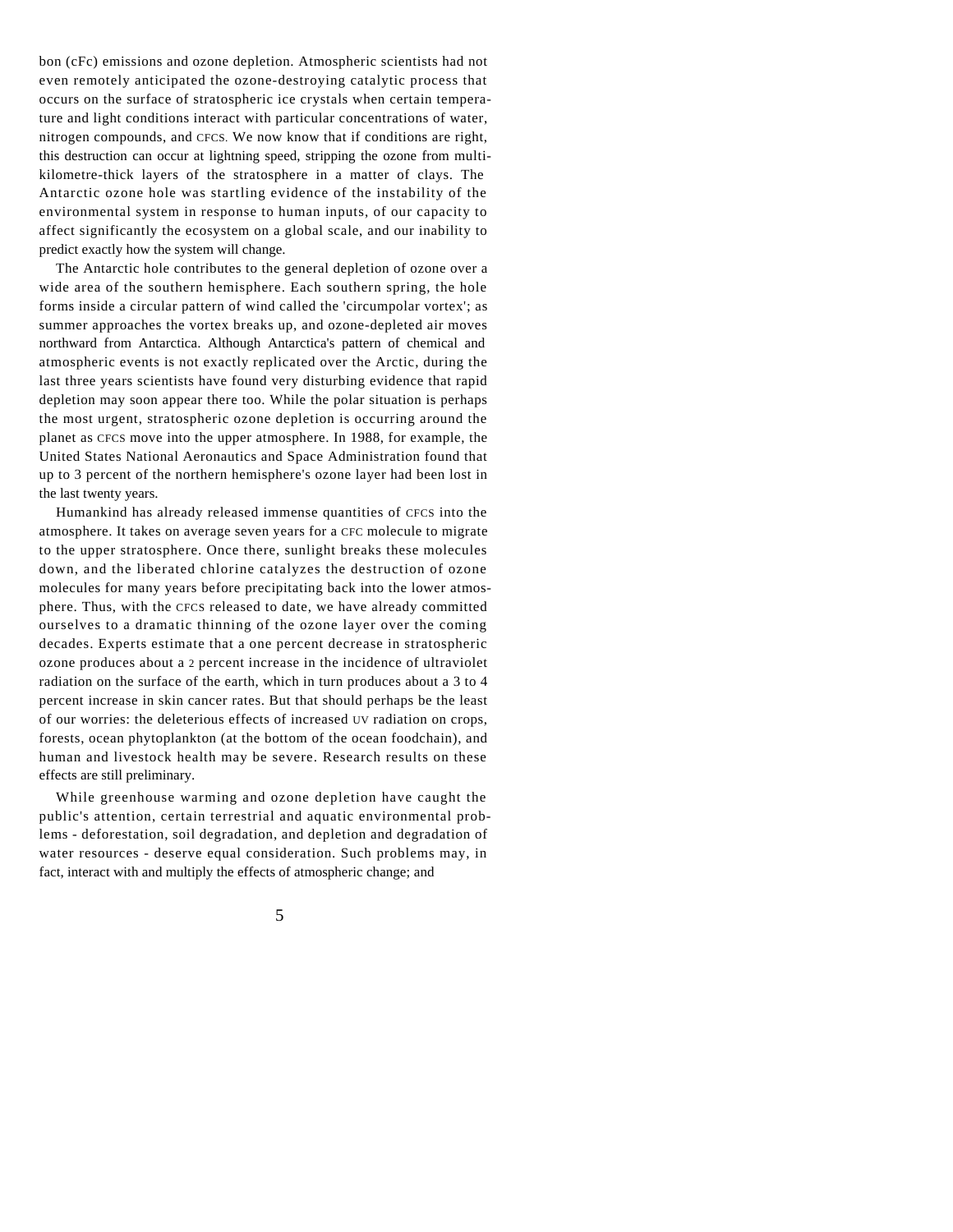they merit immediate concern because they already seriously threaten the wellbeing and cohesion of many societies.

The estimates of deforestation vary widely, since it is often very difficult to determine its exact extent in any region. There are different kinds and degrees of forest degradation, and it is often unclear whether a particular hectare qualifies as 'deforested.' Satellite images are not as precise as often thought in allowing researchers to determine the extent of forest damage and usually have to be supplemented with detailed ground inspections. Despite these difficulties, recent estimates by the World Resources Institute (WRI) suggest there has been a sharp increase in the rate of tropical forest depletion since the  $1_{97}$ Os. Whereas the United Nations Food and Agriculture Organization estimated in 198o that the world was losing 11.4 million hectares of tropical forest annually, the WRI study sets the figure as high as 20.<sup>4</sup> million hectares. Particularly affected are the forests of Brazil, Costa Rica, India, Myanmar, the Philippines, and Vietnam.

A closer look at the Philippines reveals the speed and extent of the damage. As recently as the Second World War, about half the area of the Filipino archipelago was forested. Since then, logging and the encroachment of farms has reduced the virgin and second-growth forest from about 16 million hectares to between 6.8 and 7.6 million hectares. At the turn of the century, the Philippines had about 10 million hectares of virgin forest; less that a million hectares remain, and it seems certain that most will be gone by early in the next century. The logging industry boomed in the 196os and 19705, and, following the declaration of martial law in 1972, President Ferdinand Marcos handed out concessions to huge tracts of land to his cronies and senior military officials. Pressured to make payments on the foreign debt, the government encouraged log exports to the voracious Japanese market. The numerous companies set up with exclusive opportunities to exploit forest resources rarely undertook reforestation. Despite the change in regime and the more aggressive concern for the environment of the Aquino government, the WRI figures suggest the rate of deforestation remains very high.

Soil degradation from inappropriate or overly intensive agricultural practices is another worldwide environmental problem that deserves much closer media attention. Currently, total global cropland amounts to about 1.5 billion hectares. Optimistic estimates of potentially arable land range from 3.2 to  $_{3 \cdot 4}$  billion hectares, but nearly all the best land has already been exploited. What is left is either less fertile, not sufficiently rainfed or easily irrigable, infested with pests, or harder to clear and work. Experts generally describe a country as 'land scarce' when 7o percent or more of the potentially arable land is under production. In Asia about 82 percent of potential cropland is cultivated. While the percentages are lower in Africa and Latin America, the poor quality of the remaining land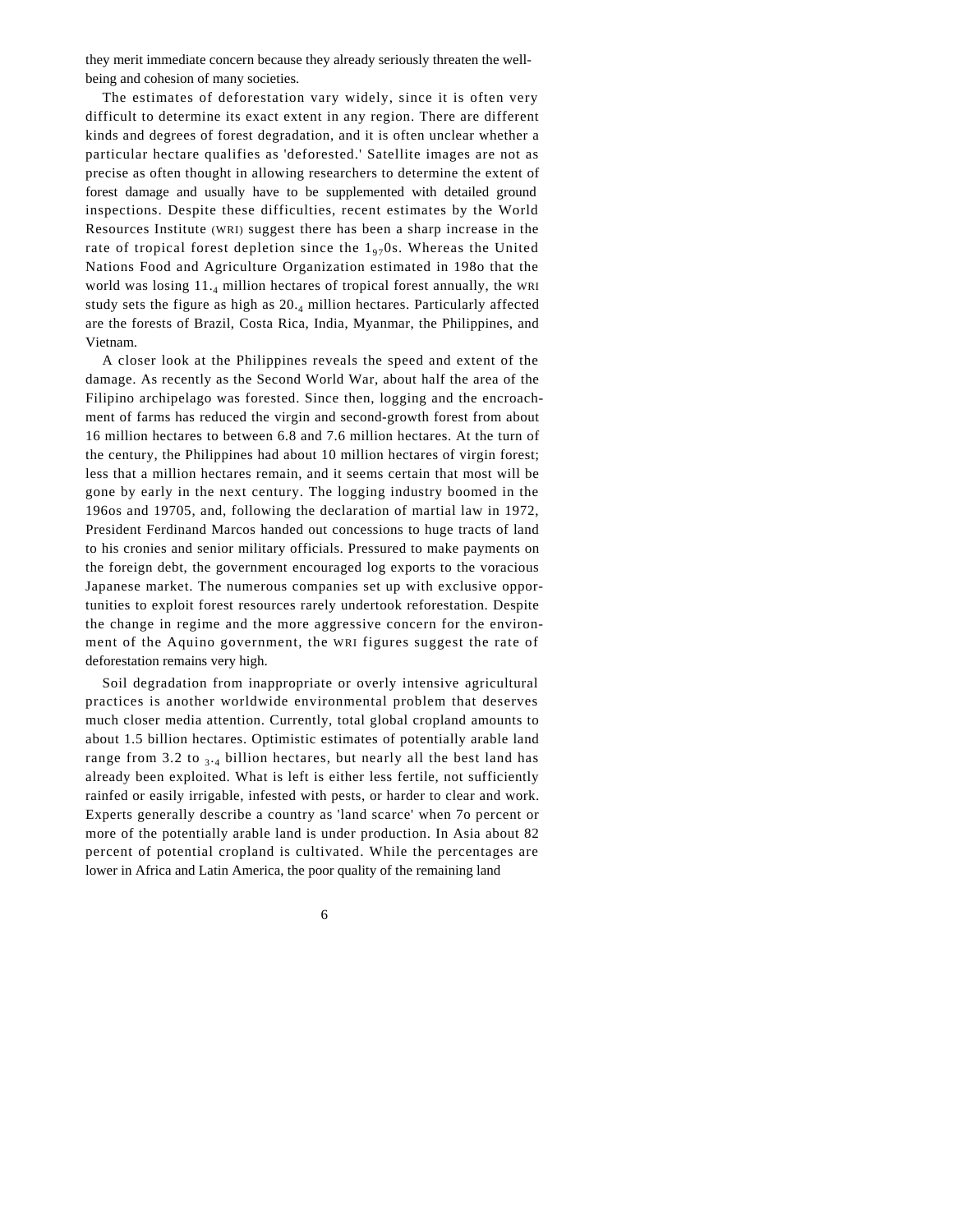and its inequitable distribution suggest that the previously high rates of cropland expansion cannot be maintained.

For developing countries in general, during the  $1<sub>9</sub>80s$  cropland grew at just 0.26 percent a year, less than half the rate of the 1970s. More importantly, arable land per capita dropped by 1.9 percent a year. In the absence of a major increase in the amount of arable land in developing countries, experts anticipate that the world average of 0.28 hectares of cropland per capita will decline to o.17 hectares by the year 2025, given the current rate of world population growth. Large tracts of land are being lost each year to a combination of urban encroachment, erosion, nutrient depletion, salinization, waterlogging, acidification, and compacting. The geographer Vaclav Smil, who is generally conservative in his assessments of environmental damage, estimates that two to three million hectares of cropland are lost annually to erosion, with perhaps twice as much land going to urbanization and at least one million hectares abandoned because of excessive salinity. In addition, about one-fifth of the world's cropland is affected by desertification. Taken together, he concluded that the planet would lose about ioo million hectares of arable land between  $198<sub>5</sub>$  and 2000.

Smil gives a particularly startling account of the situation in China, which lost 33.33 million hectares of farmland (30 percent of its 1957 total) between 1957 and 1977 and added 21.2 million hectares of largely marginal land. He notes that 'the net loss of 12 million hectares during a single generation when the country's population grew by about 300 million people means that per capita availability of arable land dropped by 4o percent and that China's farmland is now no more abundant than Bangladesh's – a mere one-tenth of a hectare per capita!' About  $1<sub>5</sub>$  percent of the country's territory is affected by erosion. Severe erosion on the Loess Plateau 'makes the region the area with the lowest grain yields and the poorest standard of life,' while the Huanghe River annually carries 1.6 billion tonnes of silt to the sea.'

Turning to another environmental problem, experts now recognize that the scarcity and degradation of fresh water supplies will he one of the chief resource issues of the 21st century. At the moment, humans withdraw about 3,500 cubic kilometers of freshwater a year from various sources (mainly rivers) and return about  $1_{,4}00$  cubic kilometers, often in a polluted condition. This consumption is growing at a rate of 2 to 3 percent per year. Total river resources at any one time amount to about 2,00o cubic kilometers, but because of the constant cycling of water between the atmosphere and surface of the earth, the annual quantity available from rivers is probably closer to  $_40,000$  cubic kilometers. But while these aggregate figures might seem to indicate abundance, there are great differences in water availability between regions, and many areas – including much of Europe, large parts of the United States, the Ganges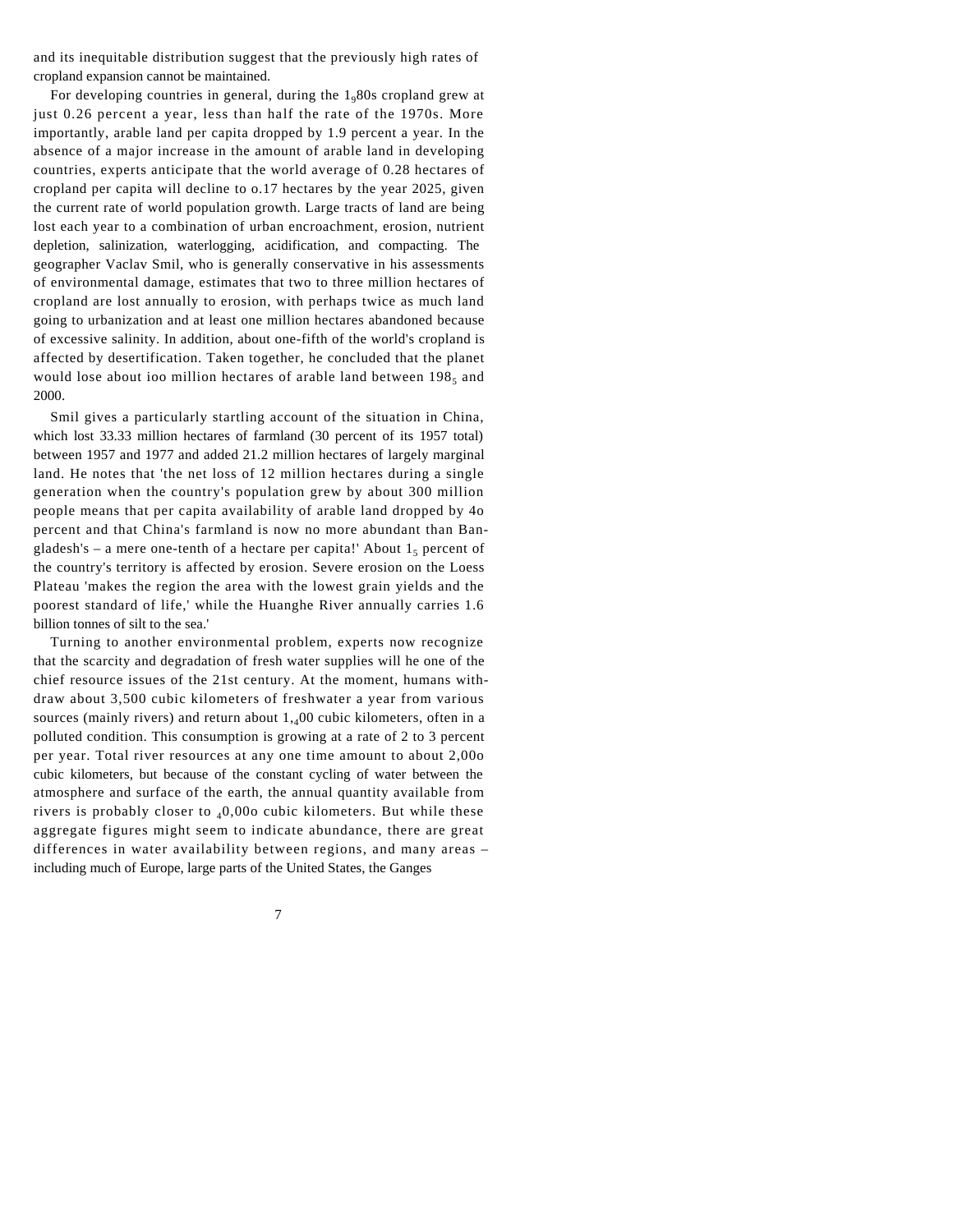basin in India, and the northwestern provinces of China - are using virtually all their locally generated river runoff. In many arid developing countries, quick population growth threatens to reduce per-capita water availability to levels below those required to meet minimum household, industrial, and agricultural needs. If greenhouse-induced climate change causes large shifts in precipitation patterns, some of these regions may no longer face water shortages while others may suffer ruinous drought.

In Africa and the Middle East, where populations are expanding rapidly, many areas have endured repeated drought, and water has long been a source of contention between certain groups and societies. Scholars have closely studied the implications of the overuse of the Nile river, which runs through nine countries. Downstream nations - Egypt and Sudan, for example - are particularly vulnerable to upstream pollution or water diversion because of their dry climates and dependence on irrigated agriculture. Egypt and Sudan engaged in a military confrontation in 1959 over Nile waters. Other African rivers shared by several countries deserve close attention, including the Zambezi and the Niger, which flow through eight and ten countries respectively, and the Senegal, which has been at the centre of a recent serious dispute between Mauritania and Senegal. Water conflicts may also arise over aquifers. Both Egypt and Libya, for instance, see the Nubian aquifer as a vital future source of water for huge agricultural zones. In the Middle East, there is a simmering dispute between Syria and Turkey over Euphrates water, and some experts contend that the desire to secure the waters of the Jordan, Litani, Orontes, and Yarmuk rivers was a principal cause of the 1967 Arab-Israeli war. Access to limited underground water resources is an extra stress in the Israeli conflict with the Palestinians over the future of the West Bank.

#### Can Our *Societies Respond : Effectively?*

The environmental problems described above might seem overwhelming. They are large-scale, long-term, and ill-understood. They strike directly at our most intimate link to the biosphere: our ability to produce the food and water we need for survival and social stability. But we must avoid slipping into simple-minded environmental determinism: the causal linkages between environmental change and, for example, decreased agricultural production are neither tight nor inescapable. There are numerous intervening factors - physical, technological, economic, and social - that often permit great resilience, variability, and adaptability in humanenvironmental systems.

Some of these factors are identified in Figure 1. It shows that the total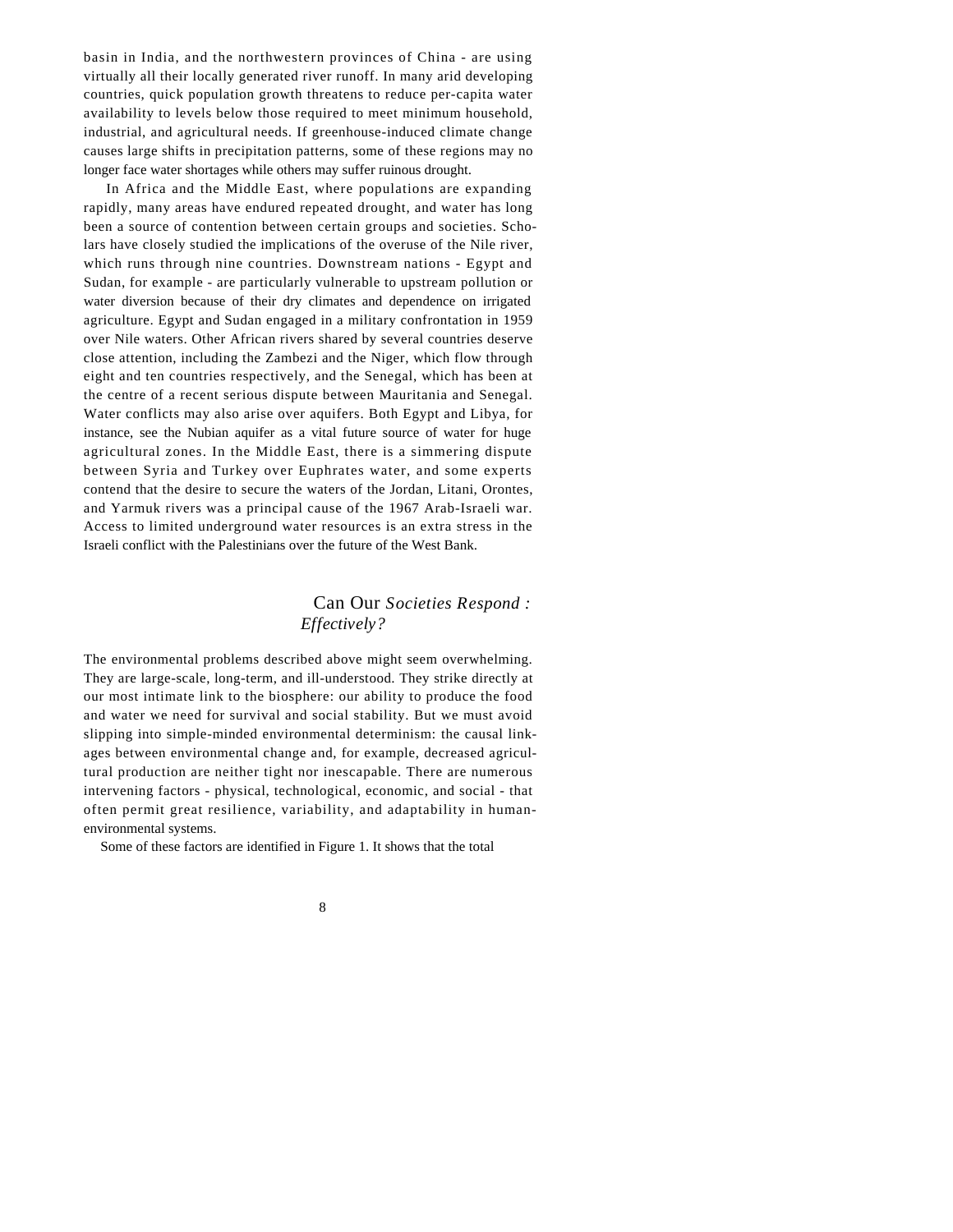effect of human activity on the environment in a particular ecological region is a function of two main variables: first, the product of total population and of physical activity per capita and, second, the vulnerability of the ecosystem to those particular activities. Per capita activity, in turn, is a function of available physical resources (renewable and ecological resources such as water, forests, and agricultural land and nonrenewable resources such as minerals) and 'ideational' factors (institutions, social relations, preferences, and beliefs). The figure also shows how environmental effects might cause certain types of social effect that in turn could lead to particular kinds of conflict. For example, the degradation of agricultural land might lead to large-scale migration which could create ethnic conflicts as migratory groups clash with indigenous populations. There are important feedback loops from social effects and conflict to the ideational factors and thence back to activity per capita and population. Again, ethnic clashes arising from population displacement could alter the functioning of a society's markets and thereby its economic productivity.

The ideational factors at the top of the diagram are particularly important. This social and psychological context is immensely complex: it includes patterns of land distribution; the social distribution of wealth; the economic, political, and legal incentives to consume and produce material goods (including the system of property rights and markets); family and community structures; perceptions of the probability of long-run political and economic stability; historically rooted patterns of trade and interaction with other societies; the distribution of coercive power within and among nations; and metaphysical beliefs about the relationship between humans and nature.'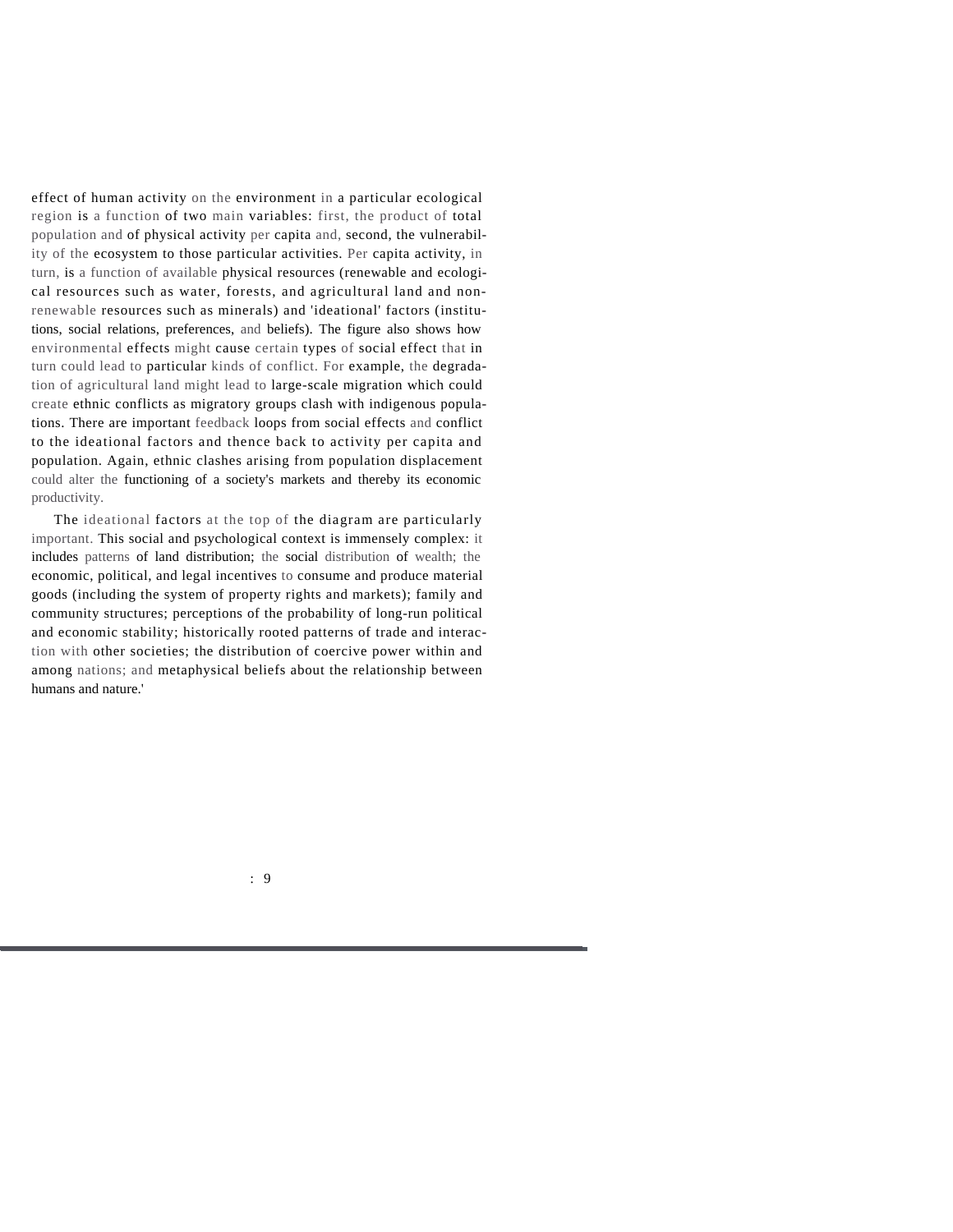Without a full understanding of these factors we cannot begin to grasp the true nature of the relationships between human activity, environmental change, social disruption, and conflict. Recognition of the important role of these factors distinguishes simplistic environmental determinism from sophisticated understandings of the nature of the environmental threat posed to humankind. And it is principally these factors that determine the *vulnerability* and *adaptability* of a society when faced with environmental stresses. There is historical evidence that certain societies have technological, institutional, or cultural characteristics that make them very resilient in the face of such pressures. Not only do we need to identify the thresholds beyond which given societies cannot adapt when confronted with a particular set of environmental stresses; we also need to determine which will adapt better and why. This research should help us identify key 'intervention points' where policy-makers may be able to alter the causal processes linking human activity, environmental degradation, and conflict.

#### *Environmental Change and : the Developing* **World**

Developing countries, by definition, do not have the financial, material, or intellectual resources of the developed world; furthermore, their social and political institutions tend to be fragile and riven with discord, which hinders their ability to develop co-ordinated responses to environmentally induced scarcity and dislocation. It is probable, therefore, that developing societies will be less able to apprehend, mitigate, or adapt to environmental disruption.

Many developing countries will soon confront a broad range of environmental problems. An agricultural region may, for example, be simultaneously affected by degraded soil, greenhouse-induced precipitation changes, and increased ultraviolet radiation. As more environmental problems and scarcities appear, and their interactions and synergies become more complex and unpredictable, policy-makers in developing countries will need greater and greater *social* ingenuity to design, implement, and maintain the social mechanisms (such as effectively operating markets) that could unleash the *technical* ingenuity required to address these problems. Simply put, these policy-makers will have to be increasingly clever as 'social engineers' just to sustain the current output of agricultural and other necessary goods.

Unfortunately, these environmental problems and scarcities will be simultaneously generating social stresses and disruption. Degraded land will weaken village communities, encouraging the men to work far away in cities and factories; economic dislocations induced by environmental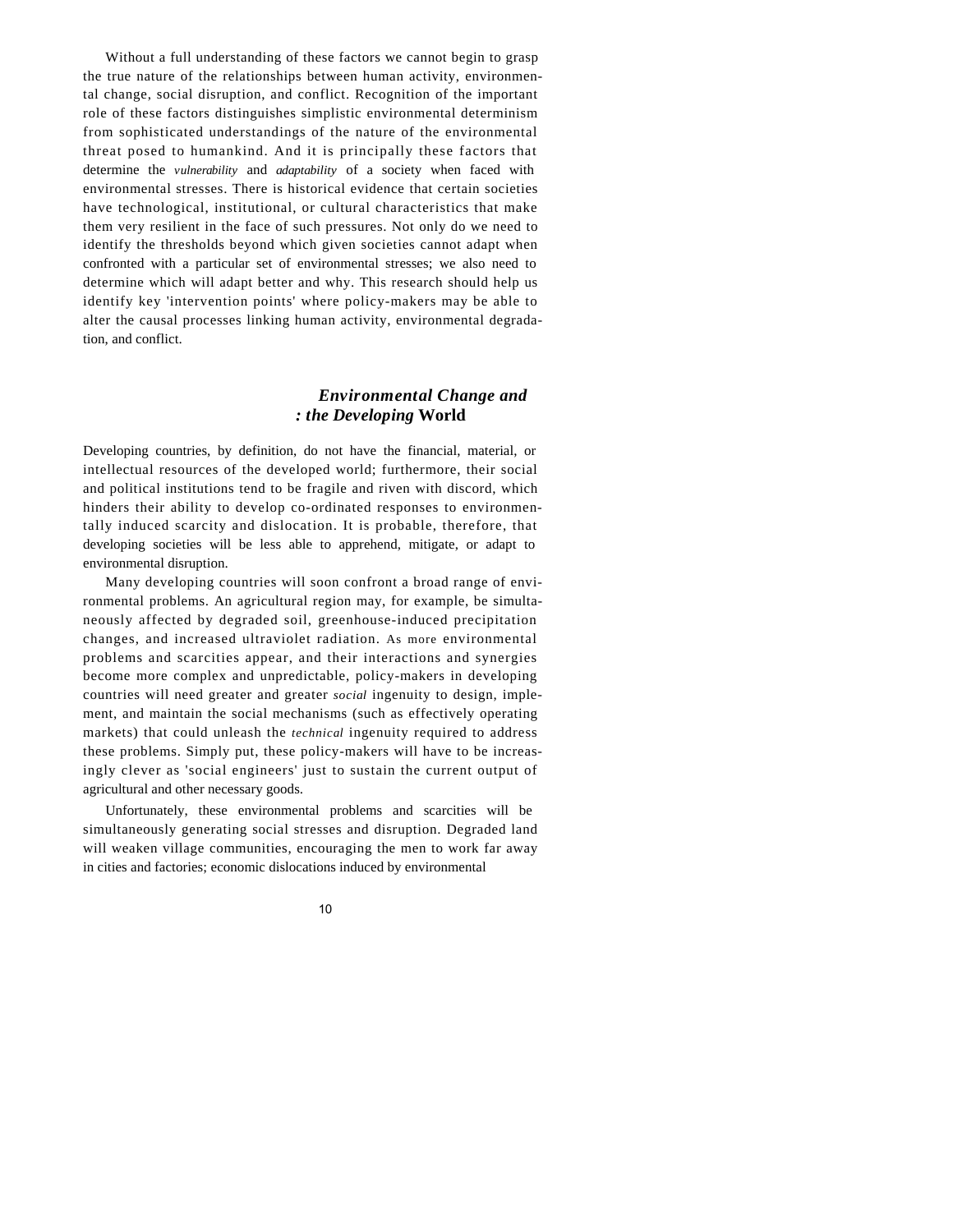change may undermine corporate and financial institutions; and mass migration of people into the cities may disrupt labour markets, shift class relations, and upset the traditional balance of economic and political authority between ethnic groups. The ability of policy-makers to be good social engineers - for example, to construct effective markets and to mobilize factors of production, including capital and technical ingenuity will go *down as* social stresses increase. Progressive environmental degradation will thus trap developing countries in a vice: as the need for social ingenuity increases, policy-makers will be less able to deliver it.

In most cases, the main impetus to the complex processes of environmental degradation and scarcity in developing countries is population growth. But it is not the sole cause: it must join with other social, structural, and technological factors, in particular the inequitable distribution of wealth and land and inappropriate agricultural modernization. In combination with certain social structures and technologies, population growth has no negative effect on the environment; and if a society's social and technical engineers are very clever, population growth might even alleviate environmental problems. But in most developing countries population growth is the 'forcing factor' behind environmental degradation; that is, referring again to Figure 1, total population is the causal variable changing most rapidly and ominously in the environmentalsocial system.

As a consequence, many developing countries are locked into a race between population growth (and the climbing consumption and environmental damage it entails, given the prevailing technology and social structure) and social and technical ingenuity (to reform the social structure and change technologies, reduce population growth, get markets working right, and otherwise lessen or compensate for environmental damage). In the end, it seems, ingenuity will lose this race.

The grim reality is that the population growth rates of many of the world's most populous countries - including India and China - have stopped declining. Dramatic improvements during the 1970s and early 198os saw family size dropped from 6 or *7* children to 3 or 4. But demographers and family planners have discovered that it is much more difficult to convince mothers to forgo another 1 or z children to bring family size down to replacement rate. India's population growth rate has levelled off at around 2.1 percent  $(1_7.9 \text{ million people})$  per year, while China's has levelled off at 1.3 percent  $(1<sub>4</sub>.8$  million) per year. These developments have recently led the United Nations to revise upwards its medium estimate of the globe's population when it stabilizes (predicted towards the end of the 21st century) from 10.2 to 11 billion.

Thus the race between ingenuity and consumption and environmental degradation is likely to be longer than anticipated just ten years ago, when population growth rates were falling dramatically. The world will have to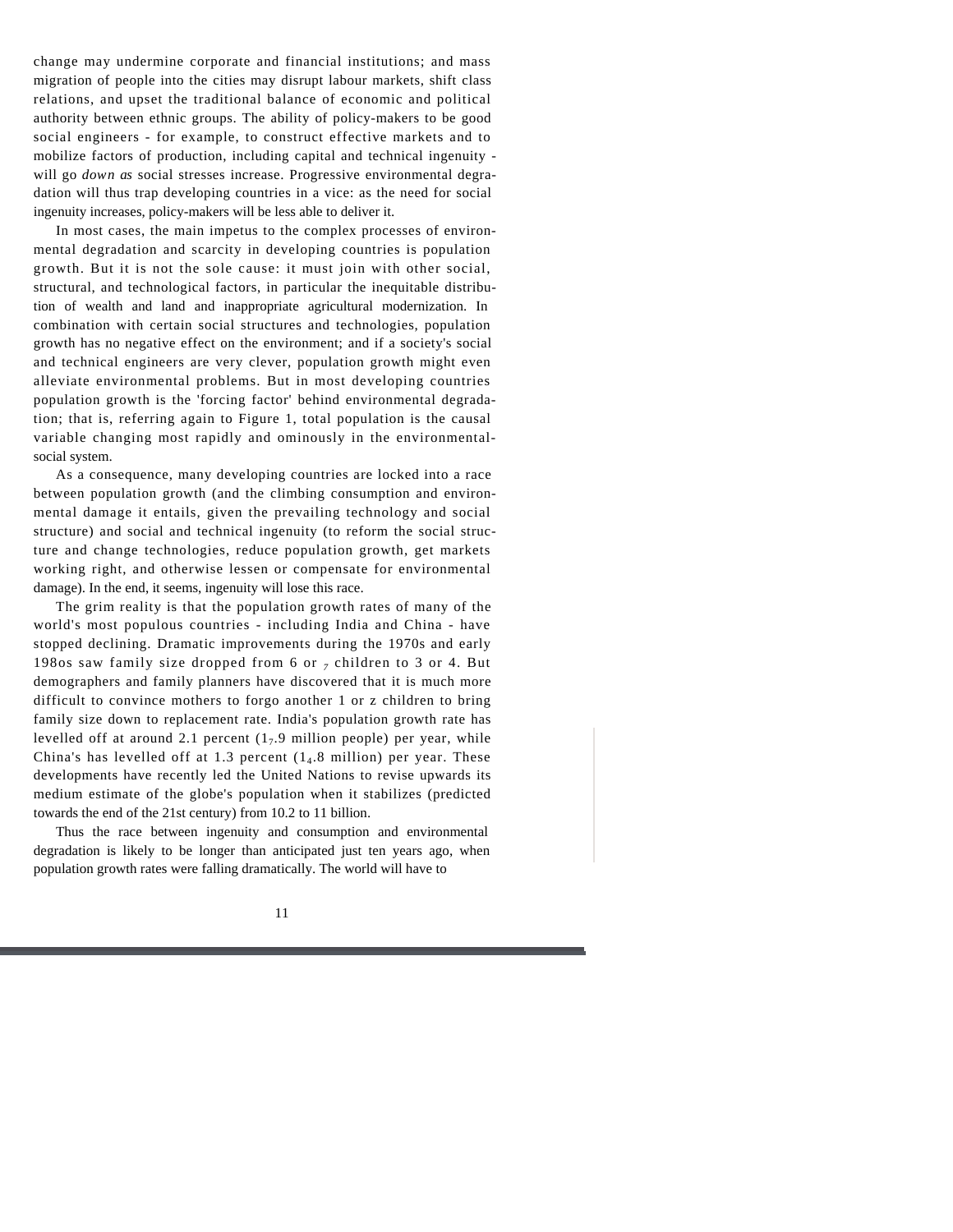keep increasing its agricultural production, for example, by nearly z percent per year well into the next century. However, as the benefits of greenrevolution technology are fully exploited, we are unlikely to see compensating gains in production from new agricultural technologies. Although biotechnology may eventually help scientists develop nitrogenfixing, salinity-resistant, and drought-resistant grains, the widespread use of such crops in developing countries is undoubtedly decades in the future. In the interim, developing countries must rely upon standard practices to increase yields per hectare (principally increased fertilizer and pesticide use) and expansion of farmland through clearing and wider irrigation. But chemical inputs have already skyrocketed, and there is reduced scope for further increases in many agricultural areas. Moreover, as indicated above, little good land remains uncultivated, and' much of current agricultural land is suffering serious degradation (often as a result of intensive farming practices). While in the past benefits from new grain varieties and chemical inputs far exceeded this lost agricultural potential, its effects are likely to become much more evident as the marginal gain from capital and technological inputs declines and land degradation becomes more severe.

Although we must be careful not to slip into environmental determinism, when it comes to the poorest countries on this planet we should not invest too much faith in the potential of human ingenuity to respond to multiple and interacting environmental problems once they have become severe. As population, consumption, and environmental stresses grow, the capacity of policy-makers to intervene as good social and technical engineers able to chart a sustainable development path – and to prevent severe social disruption – will decrease. Developing countries, in concert with the North, must, therefore, act now to address the forces behind environmental degradation.

#### *Environmental Change and Conflict*

From the foregoing discussion, we can assume that conflicts arising from environmental changes will appear sooner and be more severe in developing countries. But what kinds of conflict might we expect? To answer this question, we must identify three principal social effects of environmental degradation (as indicated in Figure 1). First, as suggested above, environmental degradation in developing countries might, over time, significantly reduce agricultural production. Obviously, direct degradation of the land might be a key cause of decline, but there are countless scenarios. For instance, across the Filipino archipelago, especially on the island of Luzon, logging and land-clearing have greatly accelerated erosion and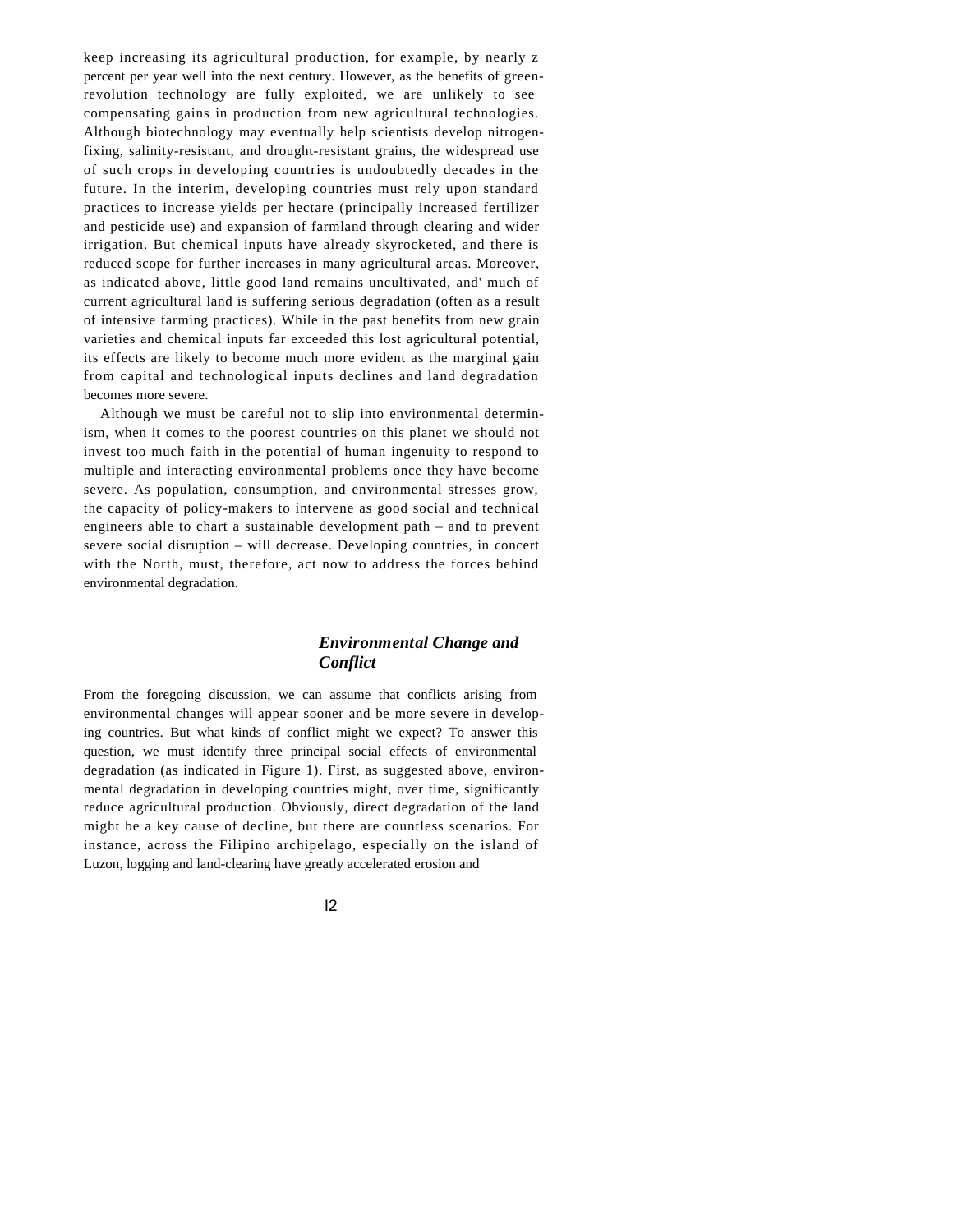decreased the land's ability to retain water during rainy periods. The resulting flash floods have damaged irrigation works and filled reservoirs and irrigation channels with silt. There are indications this will seriously affect crop production. One study suggests that about 36,000 hectares of low-lying farmland on the island of Palawan will need irrigation by the year 2005; but the hydrological effect of decreased forest cover is expected to permit only about half of this land to be irrigated.

Second, environmental changes, not least because of their effects on agricultural output, may reduce the overall economic productivity of developing countries. The causal story here is, once again, complex, involving natural phenomena, social and institutional structures, and government policy. For instance, logging may produce short-term economic gain for the elite, but the resulting deforestation can undermine the country's long-term productivity. It changes local precipitation patterns, which may affect food production; it leads to faster runoff, which can damage roads, dams, and other valuable infrastructure; and the extra silt may reduce the transport capacity of rivers and their usefulness for generating hydroelectric power. In addition, as forests are destroyed, wood becomes scarcer and more expensive, and thus absorbs an increasing share of the household budget of the poor who use it as fuel for cooking.

A third potential and important social effect of environmental change is population displacement. Many researchers have suggested that environmental degradation may generate vast numbers of ' environmental refugees.' The term is somewhat misleading because it implies that the environmental disruption will be a clear, deterministic cause of certain refugee flows. Usually, however, environmental change will be only one of a large number of interacting physical and social variables (including agricultural and economic decline) that may ultimately force people from their homelands.

The West Bengal-Bangladesh-Assam region in South Asia may provide an important example of environmentally induced population displacement. It deserves close study. Over the last two decades, there has been large-scale migration from Bangladesh to Assam. While detailed data are hard to come by (the Bangladeshi government is reluctant to provide information on the causes of emigration), many specialists believe this movement is a result, at least in part, of a rapidly growing population, unsustainable agricultural practices, and consequent shortages of adequately fertile land. In the future, people may be driven from the region by other environmental problems, including rising sea-levels coupled with extreme weather (both induced by climate change), and by flooding arising from deforestation in watersheds upstream on the Ganges and Brahmaputra rivers.

What types of conflict will develop if agricultural production drops, if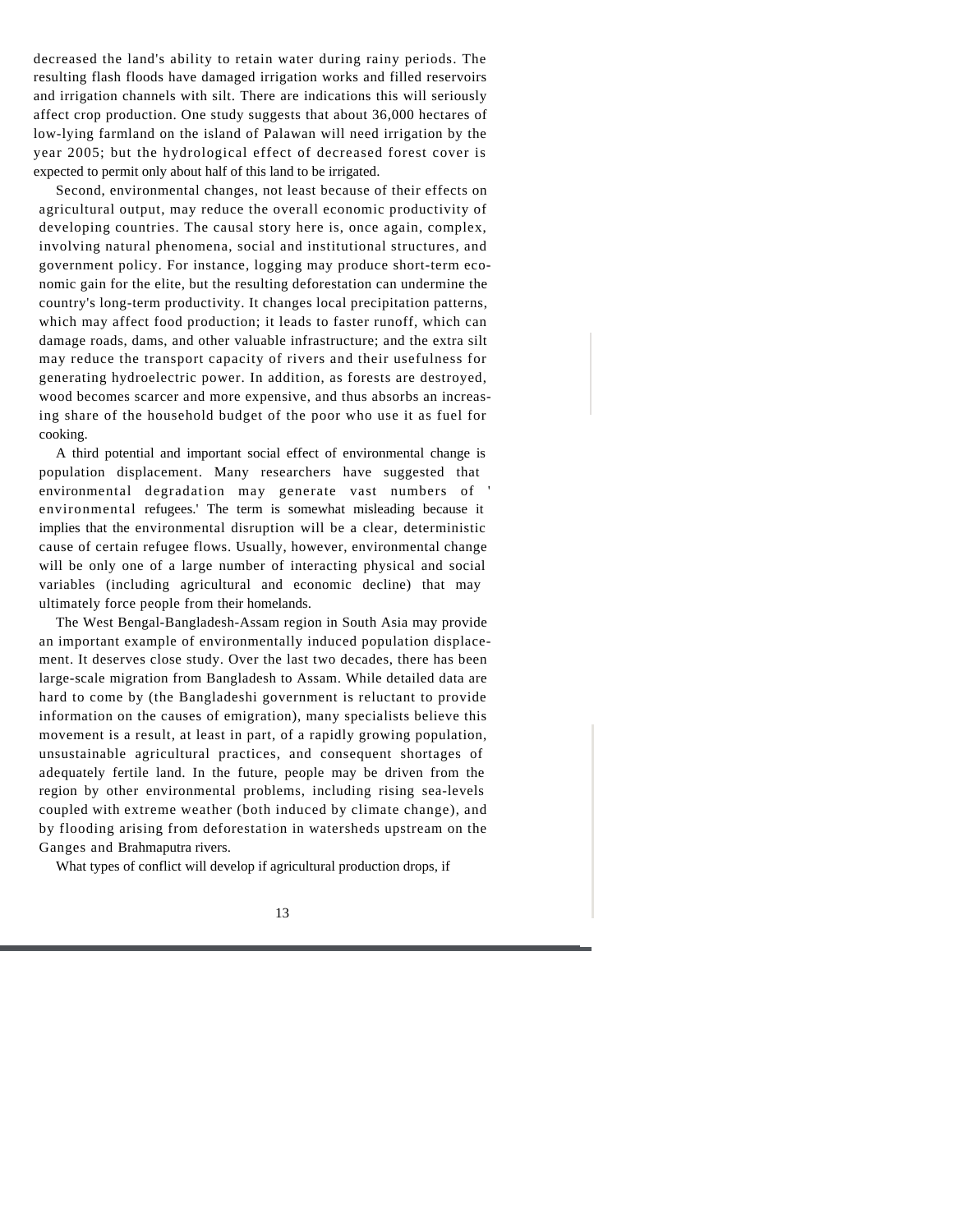developing societies slide further into poverty, and if large numbers of people are forced from their homelands? We can hazard some preliminary answers. Countries may fight over scarce supplies of essential natural resources, such as agriculturally productive land or water. We might call these 'simple scarcity' conflicts, and, while they have been common throughout history, we may now be seeing, with respect to water in the Middle East and Africa, the early manifestations of a new wave of such conflicts.

As *people* are displaced, we can also expect clashes as different ethnic, cultural, and national groups are propelled together under circumstances of deprivation and stress. We can call these disputes 'group identity' conflicts, since they arise in part from the sense of community or 'we-ness' of the groups involved. The situation in the Assam-Bangladesh region may be a good example of this kind of conflict: over the last decade, emigration from Bangladesh has catalyzed Assam's often brutal ethnic strife.

Finally, the decline in economic productivity in developing societies may produce severe internal strife, including coups d'etat and revolutions. According to Jessica Mathews: 'Environmental decline occasionally leads directly to conflict, especially when scarce water resources must be shared. Generally, however, its impact on nations' security is felt in the downward pull on economic performance and, therefore, on political stability.'<sup>5</sup> If environmental degradation and population growth are not checked, 'the resulting economic decline leads to frustration, resentment, domestic unrest or even civil war.' We might call these disputes 'relative deprivation' conflicts because they are motivated by the widening gap that individuals and groups in a society perceive between the level of economic satisfaction they have achieved and the level they believe they deserve. In other words, they see themselves as deprived *relative to* some subjective standard of equity or fairness.

We can usefully apply this theoretical perspective to the Philippines where the population growth rate of  $2.5$  percent is among the highest in Southeast Asia. This growth, combined with the expansion of large-scale lowland agriculture for the export market, has displaced many traditional farmers and swelled the number of landless agricultural labourers (in a process similar to that in numerous other countries, including Indonesia, Honduras, and El Salvador). Many have migrated to the steep and ecologically vulnerable uplands where they have cleared land or established plots on previously logged land. This has set in motion a cycle of erosion, falling food production, and further land clearing. In the uplands even marginally fertile land is becoming hard to find, and economic conditions are often dire for the peasants.

It is in these peripheral areas, largely beyond the effective control of the central government, that civil dissent is rampant. Although the Philippines has suffered from serious internal strife for decades, resource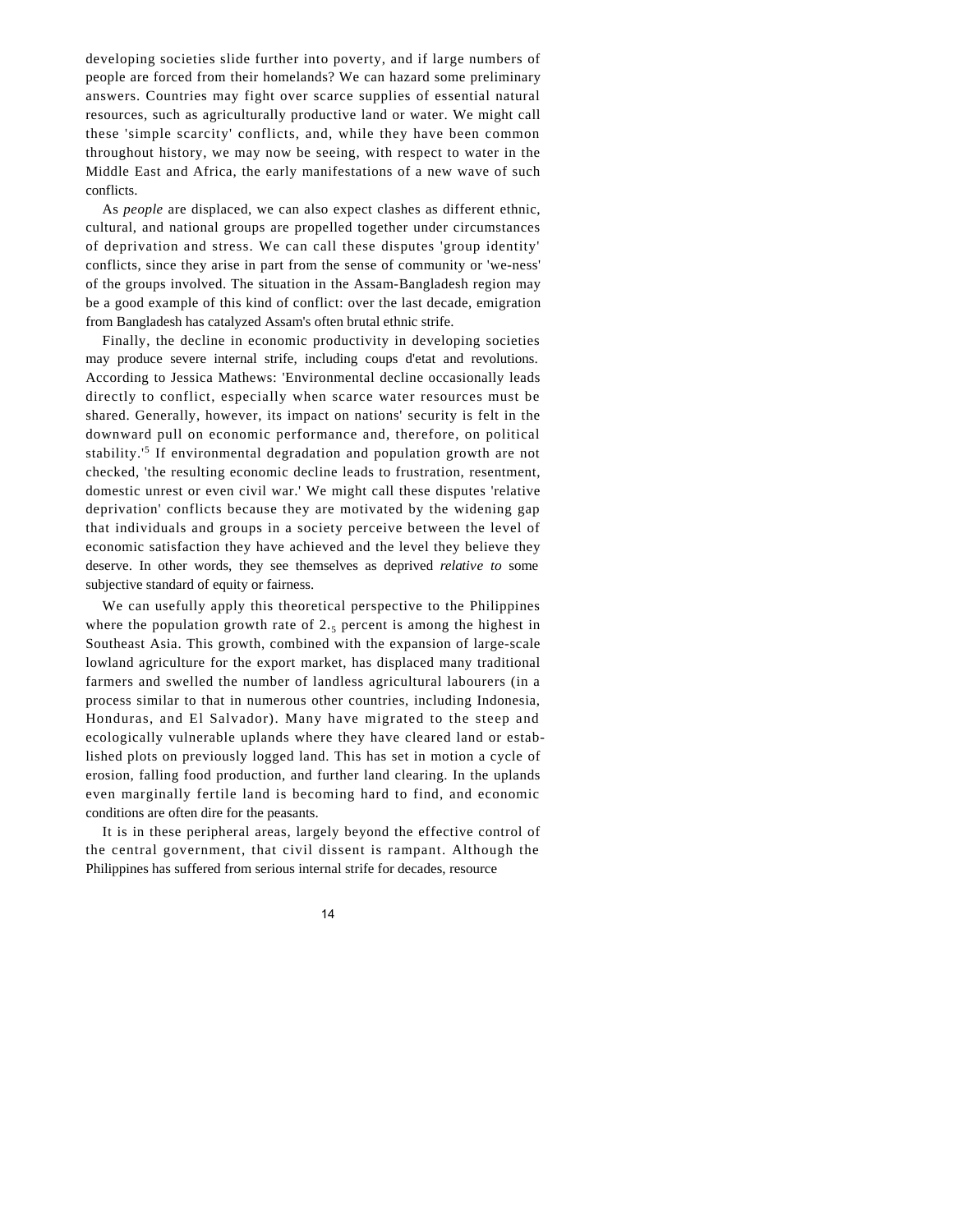stresses and environmental degradation appear to he increasingly powerful forces driving local discontent. The communist-led insurgency is motivated by the relative deprivation of the landless agricultural labourers and poor farmers displaced into the uplands, where they try to eke a living from the failing land; it exploits political opportunities in the hinterland provided by the crumbling of the central government's authority; and it is facilitated by the creative leadership of the cadres of the New People's Army (NPA) and the National Democratic Front. During the 1980s, these groups found upland peasants receptive to revolutionary ideology, especially where coercive practices by landlords and local governments left them little choice but to rebel or starve. Gregg Jones vividly highlights the connection between deforestation, land degradation, and civil unrest:

`The magnitude of the land problem can be summed up here,' the Communist Party official said, gesturing around us toward the bare, rocky mountains where *haingeros* (slash-and-burn farmers) were losing their fight to scrape a living from the tired soil. 'Look at these people, trying to cultivate this rocky hillside. They have no other place to go.'

We were sitting in an NPA camp in the Cordillera Mountains of Nueva Vizcaya province in 1988 with a bird's-eye view of the desperate plight of Filipino peasants in this rugged corner of the northern Philippines. In all directions, the mountains had been almost entirely stripped of trees by logging companies owned by powerful politicians. Erosion was cutting deep grooves into the severe slopes and carrying away the thin remaining layer of precious topsoil. By night, the mountainsides twinkled with the orange glow of fires set by haingeros as they prepared plots wrested from the hardscrabble for June planting. By day, an acrid pall of smoke and haze hung above the treeless hills, which shimmered like a desert mirage in the baking tropical sun.'

Although relative deprivation conflicts will tend to be domestic, we should not underestimate their potentially severe international repercussions. While revolutionary regimes have only mixed success in achieving their internal economic and political aims, they are very good at mobilizing their citizens and their resources for military preparation and external aggression. Furthermore, the types of conflict outlined in this article, and the environmental stresses leading to them, will reduce the likelihood of success of democratic regimes. As governmental structures in developing societies are weakened, they are likely to experience a loss of territorial control, particularly over the hinterland. The regimes that do succeed to power in these territorial fragments will probably be extremist, authoritarian, and abusive of human rights. Moreover, the already short time horizons of regimes in developing countries will be further shortened.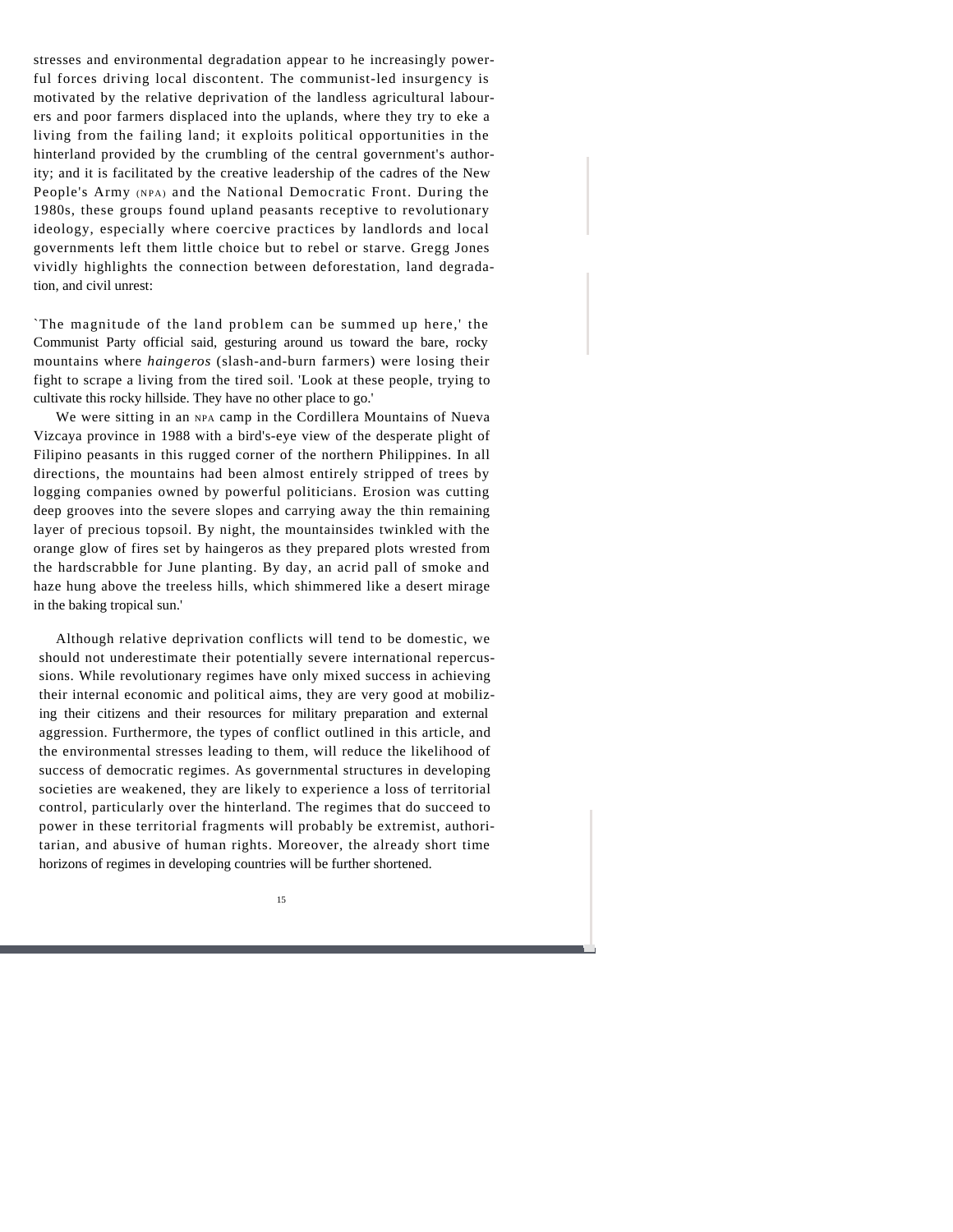These political factors will seriously undermine global efforts to mitigate and adapt to environmental change. As the biggest contributors to global environmental problems, developing countries can be expected to become more belligerent, less willing to compromise with other states, and less capable of controlling their territories in order to implement measures to reduce environmental damage. Furthermore, they may be heavily armed, as the continued proliferation of nuclear and chemical weapons and ballistic missiles suggests. If many developing countries evolve in this direction, the interests of the developed world may often be directly threatened.

#### *Conclusions*

Obviously, there are many questions that need to be answered as we study the security implications of environmental change. We must, in particular, examine the multitude of intervening variables (including institutions, technologies, and market mechanisms) that humankind might influence in order to alter the course of the planet's environmental-social systems. Our hope for avoiding widespread conflict (beginning in the developing world) may rest with such variables. Unfortunately, there are many reasons to doubt that humankind will take advantage of these opportunities. The environmental problems we face are caused by basic human activities – such as common agricultural practices and the combustion of fossil fuels – that are highly resistant to significant change. They are characterized by great uncertainty and require global collective action for significant mitigation. In addition, modern human society does not seem inclined to absorb high costs to protect the wellbeing of future generations. All this means that humankind will probably not begin to take significant steps until these problems are perceived as very severe. But by then we may have committed the planet to massive and irreversible damage.

As noted above, when we finally recognize that urgent and substantial action is necessary, our *capacity to* respond will likely have been lessened by the very same environmental and population stresses: environmental and resource degradation may leave us with fewer economic resources to contain these problems or effectively adapt to them. Moreover, our national and international societies may be so stressed by the accumulated burden of these problems that our social and political capacity to respond may be lessened also. We may be forced to invest our diminished economic and political capacity in emergency adaptation and crisis management, rather than in long-range mitigation of environmental damage or in prudent and deliberate changes to our institutions and technologies.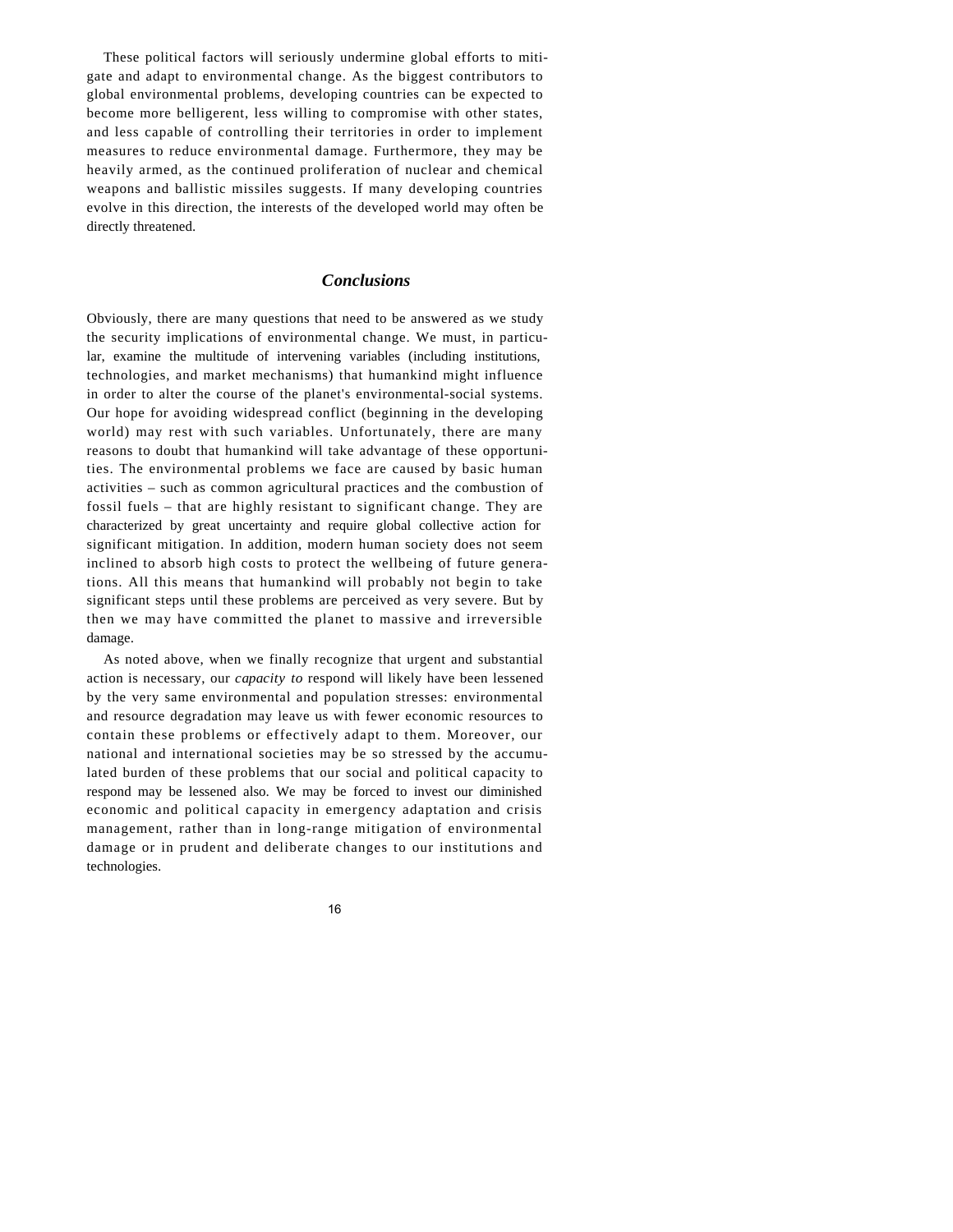#### **Notes**

- 1 Portions of this article have appeared elsewhere: in 'Environmental change and acute conflict,' for Global Environmental Change Committee, Social Science Research Council, New York; 'Global change and international security: a preliminary analysis,' conference on 'Emerging Trends in Global Security,' Montebello, Quebec, October 199o; and 'Environmental change and economic decline in developing countries,' International *Studies Notes,* spring 1991.
- 2 Wallace Broecker, 'Unpleasant surprises in the greenhouse?' Nature, 328 ( 9 July 1987), 123-6.
- 3 Vaclav Smil, *Energy, Food,* Environment: *Realities,* Myths, *Options* ( Oxford 1987), 231-7.
- 4 The level and type of technological development is not explicitly mentioned in Figure 1, although this too is a crucial intervening variable. A society's prevailing technology is a function of two components of the diagram: certain of the 'ideational' factors at the top (most importantly, beliefs about the nature of physical reality held in the society) and available physical resources.
- 5 Jessica Tuchman Mathews, 'Redefining security,' *Foreign Affairs,* 68:2 (spring 1989), 166, 167-8.
- 6 Gregg Jones, Red *Revolution: Inside the Philippine Guerrilla Movement* ( Boulder co 1989), 175.

THOMAS HOMER-DIXON is Co-ordinator of the Peace and Conflict Studies Program, University of Toronto, and Co-director of an international research project on Environmental Change and Acute Conflict jointly organized by the Program and the American Academy of Arts and Sciences, Cambridge, Massachusetts. He received his doctorate in Political Science from MIT.

The publication of this pamphlet has

been assisted by a grant from the

Themadel Foundation.